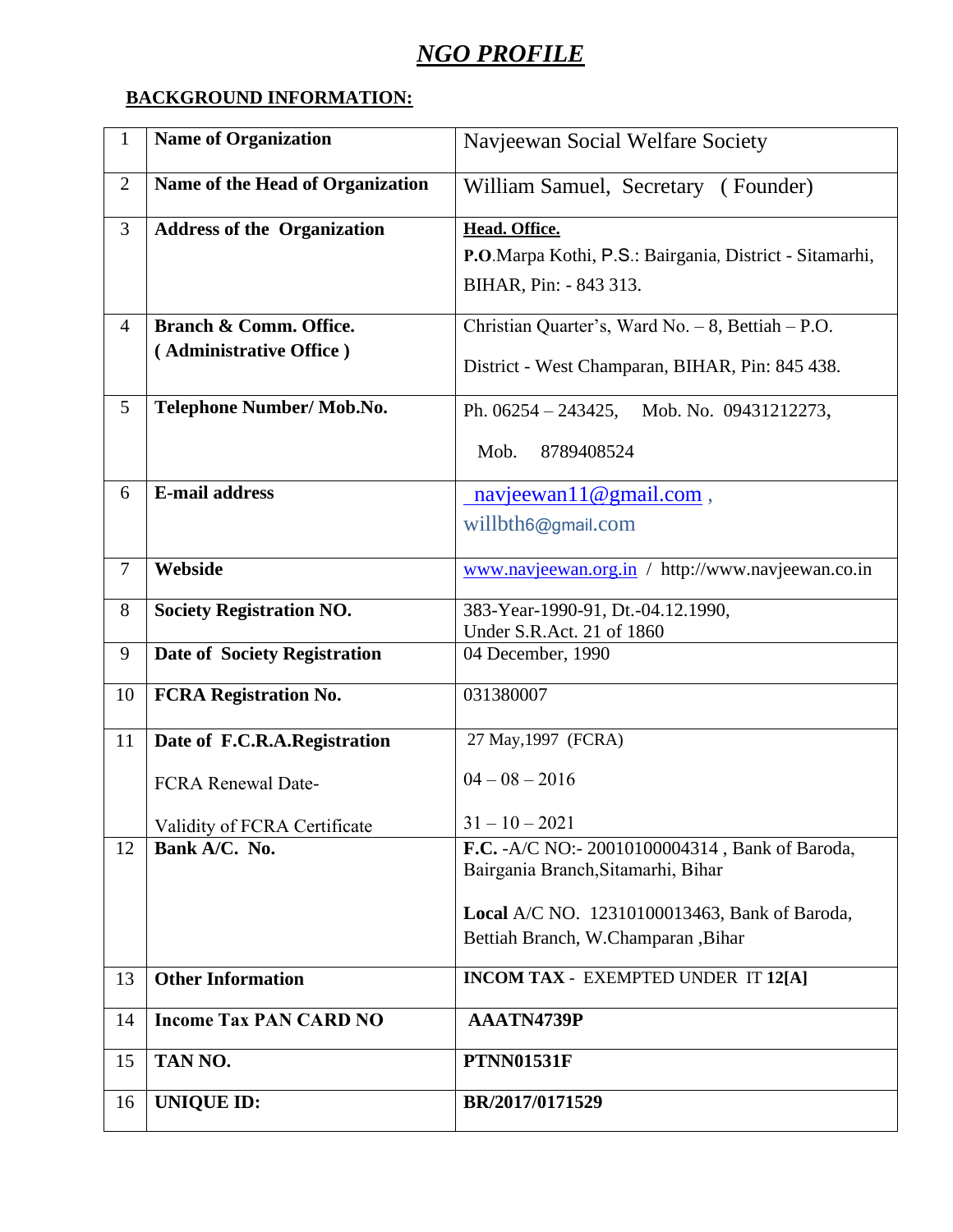## **NGO PROFILE**

| 15 | Area of Operation             |                | <b>Whole North Bihar</b>                  |
|----|-------------------------------|----------------|-------------------------------------------|
| 16 | <b>Present District where</b> |                | Three district                            |
|    | program me are Under taken    |                | 1.<br>Sitamarhi                           |
|    |                               |                | 2.<br><b>West Champaran</b>               |
|    |                               |                | 3. Supaul                                 |
| 17 | Linkage with Govt.            | $\ddot{\cdot}$ | Education                                 |
|    | department                    |                | Health & Family Welfare                   |
|    |                               |                | Agriculture                               |
|    |                               |                | Women & Child Welfare                     |
|    |                               |                | Disaster & Re-habilitation                |
| 18 | Association with other        | $\ddot{\cdot}$ | CASA, Kolkata<br>$\overline{\phantom{0}}$ |
|    | <b>Network and Forum</b>      |                | <b>LWR</b>                                |
|    |                               |                | NIPCCD, New Delhi (women & Child          |
|    |                               |                | Dept. Gov. of India)                      |
|    |                               |                | IMPACT, India                             |
|    |                               |                | Bachpan Bachao Andolan, New Delhi         |
|    |                               |                | Srijan Bihar, Mamta                       |
|    |                               |                | Muzaffarpur Diocesan Society              |
|    |                               |                | <b>Bettiah Diocesan Society</b>           |
| 19 | Information of activities     | $\ddot{\cdot}$ | Major activities of organization          |
|    | latest five years             |                | Awareness training and motivation         |
|    |                               |                | programmed                                |
|    |                               |                | Community development program me          |
|    |                               |                | Non formal education                      |
|    |                               |                | Adult education for women                 |
|    |                               |                | Health and family welfare awareness       |
|    |                               |                | Medical camps                             |
|    |                               |                | Immunization program me for child and     |
|    |                               |                | mother health                             |
|    |                               |                | Agriculture development program me        |
|    |                               |                | Co-operative endeavor                     |
|    |                               |                | S.H.G., farmer society, Youth club and    |
|    |                               |                | Mahila Mandal formation.                  |
|    |                               |                | Flood and water management                |
|    |                               |                | Disaster management                       |
|    |                               |                | Emergency flood relief and                |
|    |                               |                | Re-habilitations                          |
|    |                               |                | Food for work community development       |
|    |                               |                | program-F.F.C.D                           |
|    |                               |                | Sports, Tournament, Cultural programmed   |
|    |                               |                | P.R.A. and Micro Planning                 |